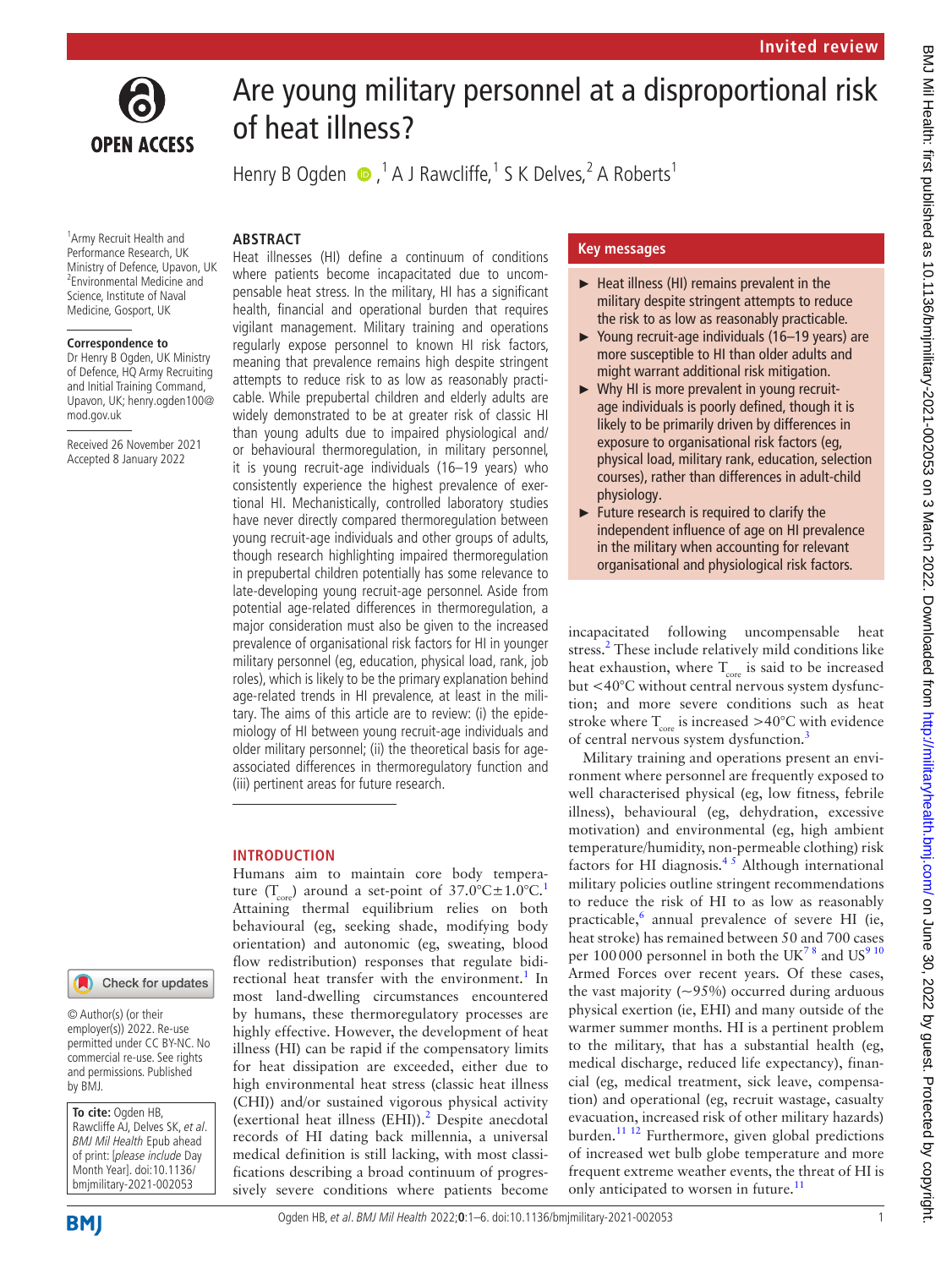# **Invited review**

Biological age is a potential multifaceted risk factor for HI. Historically, prepubertal children  $(<12$  years)<sup>13</sup> and elderly adults  $(>65 \text{ years})^{14}$  have been widely documented to be the most susceptible age-groups to CHI. This heightened vulnerability is said to be attributable to impaired physical mobility and/or lesser knowledge of the risks associated with HI that govern aptitude to adjust behaviour under environmental heat stress (eg, seeking shade); alongside a lower capacity for heat dissipation (eg, lower sweat rate).<sup>[2](#page-4-1)</sup> In comparison, EHI predominately transpires in highly motivated young adults employed in occupations that involve arduous physical activity and often where social constructs reduce likelihood of removal from the high-risk environment (eg, military deployment, emer-gency first response, sports competition).<sup>[2](#page-4-1)</sup> Given that EHI is purported to be driven by increased risk exposure, rather than age-associated thermoregulatory or behavioural impairments, the relevance of biological age on EHI risk has received little direct research attention. However, a growing body of recent epidemiological evidence conducted in both military and civilian settings consistently reports that young recruit-age individuals (16–19 years) in fact experience disproportionally higher rates of EHI than older peers (20–40 years). To inform future military HI policy surrounding appropriate risk mitigation in young recruit-age individuals so as to neither neglect vulnerabilities or hinder those who do not require extra protection, this article will review: (i) the epidemiology of HI between young military recruit-age individuals and older adults; (ii) the theoretical basis for age-associated differences in thermoregulatory function and behaviour and (iii) pertinent areas for future research, including methodological considerations.

### **Epidemiology**

#### US Military

The US Military Health System publishes within the Medical Surveillance Monthly Report (MSMR) annual HI prevalence data of defence medical records for individuals serving in the active component of the US Army, Navy, Air Force and Marine Corps.<sup>[9 10](#page-5-1)</sup> This comprehensive dataset includes all ambulatory encounters and hospitalisations for HI diagnosis using International Classification of Disease criteria that occurred at any military or civilian medical facility worldwide. For surveillance purposes, absolute incidence and relative prevalence is categorised by various demographic (eg, sex, ethnicity) and military (eg, service, occupation, home station) characteristics, including age group (<20 years; 20–24 years; 25–29 years; 30–34 years; 35–39 years; >40 years). These data year-on-year demonstrate a decline in both heat exhaustion [\(Figure](#page-1-0) 1A) and heat stroke prevalence with increasing age [\(Figure](#page-1-0) 1B). Between years 2010 and 2020, the overall mean heat exhaustion and heat stroke prevalence was 5.3% and 0.7% in <20 years; 2.0% and 0.4% in 21–24 years; 1.2% and 0.3% in 25–29 years; 0.7% and 0.2% in 30–34 years; 0.4% and 0.1% in 35–39 years and 0.4% and 0.1% in >40 years, respectively. $910$ 

In accordance with the US Military Health System database, a retrospective cohort analysis of all HI incidents held on the Standard Military Data Repository was published for the years 2011 to 2014 ( $n=238$ , 168).<sup>[15](#page-5-5)</sup> This database records all health encounters of US Army soldiers, however, only recent enlistees who commenced service and experienced a mild (ie, heat exhaustion) or severe (ie, heat stroke) HI during the study period were included within the analysis. In total, 2612 incidents of mild HI and 732 incidents of severe HI events were reported, which affected 1.1% and 0.3% of the study population,



<span id="page-1-0"></span>**Figure 1** Prevalence of heat exhaustion (A) and heat stroke (B) in the active component of the US Army, Navy, Air Force and Marine Corps  $(2010-2020)^{910}$ 

respectively. The prevalence of mild HI decreased with age from 2.2% in  $\leq$  20 years (2.2%), 0.9% in 21–22 years, 0.7% in 23–24 years and 0.7% in ≥25 years (p<0.01).<sup>[15](#page-5-5)</sup> Likewise, though less prevalent, severe HI also decreased with age from 0.5% in ≤20 years, 0.3% in 21–22 years, 0.3% in 23–24 years and 0.2% in  $\geq$  25 years. In addition to descriptive statistics, this study applied a multivariable discrete-time logistic regression model to control for other important HI risk factors, namely: sex, ethnicity, body mass index, fitness, pay grade, marital status, medications, length of military service, prior HI and entry aptitude score. Data are presented as OR and 95% CI. This analysis determined that age  $\leq$  20 years independently increased the risk of mild (1.23 (1.08 to 1.40)), but not severe (0.89 (0.71 to 1.12)) HI, in comparison aged  $\geq$  25 years. Importantly, stage of recruit training  $<$ 4 months (mild HI=2.97 (2.60 to 3.39); severe HI=1.79 (1.41 to 2.26)) and low aptitude score on enlistment (mild HI=1.26 (1.12 to 1.42); severe HI=1.04 (0.84 to 1.30)), risk factors closely associated with young age, were both stronger predictors of mild and severe HI than age itself.

#### UK Military

The UK Ministry of Defence Joint Service Publication on HI prevention (JSP 375) directs military commanders to report all suspected and diagnosed HI cases to the Defence Accident Investigation Branch in accordance with top-level budget authority. Where reported, HI cases are instructed to be escalated to unit medical centres through the chain of command to ensure appropriate medical follow-up and recording takes place. This dual mechanism of command and medical notification has facilitated some epidemiological analysis of HI across the UK Military; however, this reporting has been widely stated to suffer from poor compliance and inconsistent taxonomies that limit data accuracy.<sup>8 16</sup> Furthermore, contrasting to the US Military MSMR, HI incidence in the UK military is not routinely examined by unique patient demographics, such as biological age. In 2016,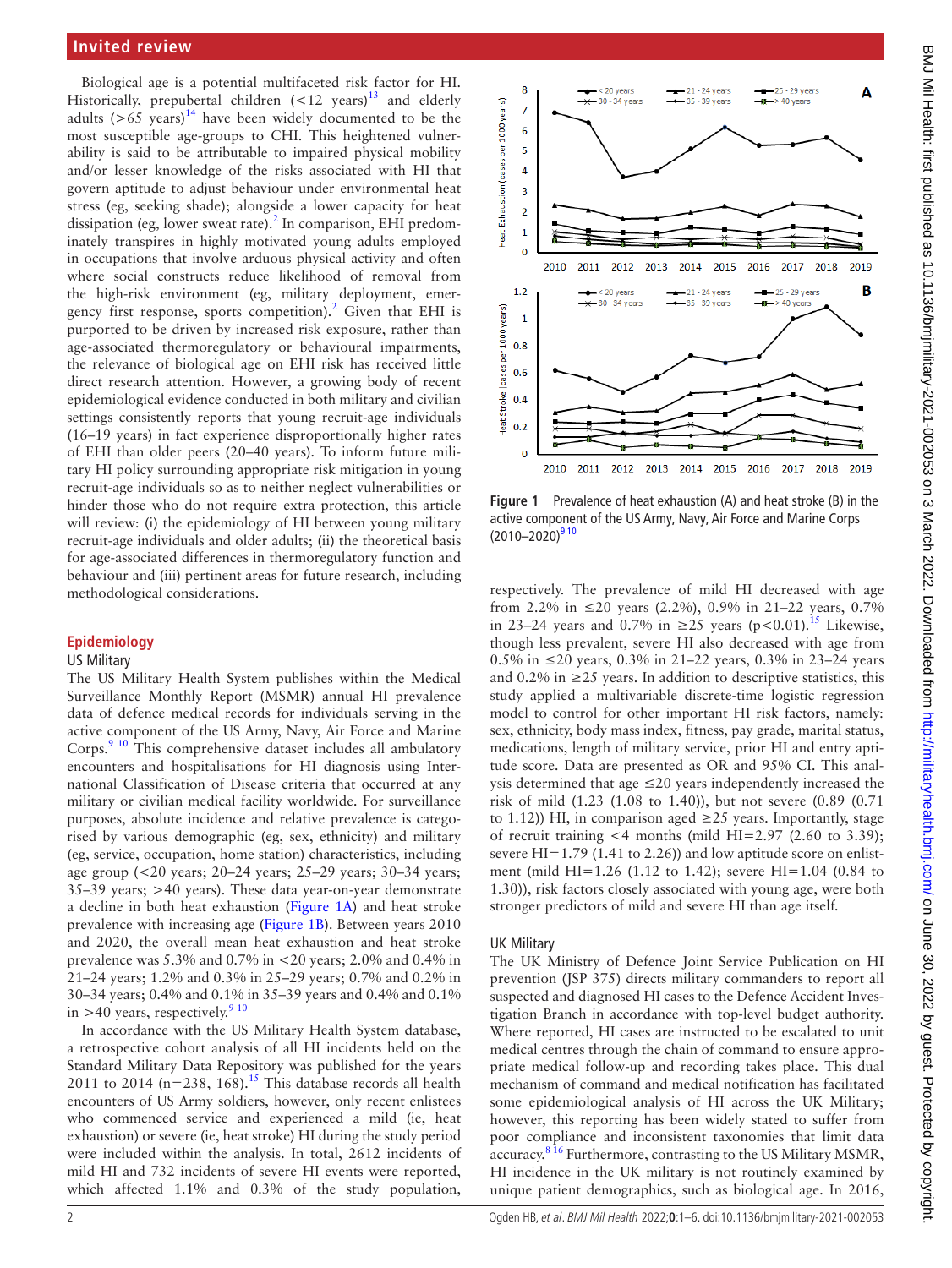the most comprehensive analysis of HI prevalence in the UK military was published, which retrospectively analysed all British Army HI cases identified across command and medical notifica-tion databases between 1 January 2009 and 31 December 2013.<sup>[8](#page-5-6)</sup> Though this publication did not provide age-specific subgroup analysis, comparisons were made between full-time and recruit populations, who, by virtue of standard entry and retirement ages, could be considered to represent a young and older demographic. Over the 5-year study period, the mean annual HI prevalence was *circa* 2.5-fold greater in recruits (0.22%), compared with fully-trained  $(0.09\%)$  personnel.<sup>[8](#page-5-6)</sup> While these statistics provide some indication of an increased risk of HI in younger recruit aged individuals, they do not account for biases in reporting taxonomy or inconsistencies in the quality of data reporting between military establishments. For example, it is anecdotally understood that awareness of, and compliance with, HI reporting is better across military basic training establishments than on deployments, due to factors including a greater expectation to model best practise and the general appointment of more senior medical/training staff who may better reinforce reporting guidance.

## **Civilian endurance races**

There is emerging evidence from civilian warm-weather endurance races that young-recruit aged individuals are more susceptible to HI than adults. A 15-year retrospective analysis of all exertional heat stroke (EHS) cases requiring medical triage from the Falmouth (USA) summer 7-mile running road race, included a total of 155072 competitors between 2003 and 2018 (excluding age-classifications in 2006), with 343 suspected EHS casualties. Participants aged 15–18years had the highest prevalence of HI of any age-classification (0.40% of entrants), in comparison with  $\langle 14 \rangle$  years (0.24%), 19–39 years (0.21%) and 30–49 years  $(0.25\%)$ .<sup>[17](#page-5-7)</sup> Similarly, when considering sex, age and wet-bulb global temperature within a multivariate linear regression model, <14 years (β=2.41, p=0.008), 15–18 years ( $\beta$ =3.83, p<0.001) and 19-39 years ( $\beta$ =2.24, p=0.014) were the only factors that accounted for an increased risk of EHS. It is noteworthy to consider that in this study, the average race times were comparable between each age classification of EHS collapses (52–62min), indicating that overall risk exposure and fitness demographics are likely comparable, although differences in pacing behaviour cannot be dismissed. A limitation of this study was the use of the race's non-uniform age classifications (eg, 15–18 years, 19–39 years) that complicates the identification of young-age as a risk factor for HI.

# **Thermoregulatory mechanisms**

Controlled laboratory studies have evaluated the influence of age on whole-body thermoregulatory and cardiovascular responses to fixed-intensity exertional heat stress. However, relevant research has focused exclusively on prepubertal chil- $dren<sup>13</sup>$  $dren<sup>13</sup>$  $dren<sup>13</sup>$  or elderly adults,<sup>14</sup> with no study directly examining thermoregulation in young recruit-aged individuals. In comparison to young adults, prepubertal children have long been thought to have compromised thermoregulation that makes them more vulnerable to HI, which might have relevance to late maturing military recruits aged 16–19 years. The notion that prepubertal children have impaired thermoregulation is a widespread belief based on seminal papers from the 1980s theorising several childadult physiological differences that could modulate certain biophysics of thermoregulation.<sup>13</sup> These differences include:  $(1)$ body morphology; (2) cutaneous vasodilation; (3) sweat rate; (4)

gait mechanical efficiency and (5) thermal sensation. Overall, it appears the impact of these biophysical differences on heat strain is likely context dependant.

# **Body morphology**

The human body stores heat faster with lower mass and exchanges more heat with greater surface area; both storage and exchange are affected by body composition.<sup>1</sup> Young recruit-aged individuals yet to reach maturation typically have a smaller body mass, but greater relative surface area than fully developed adults.<sup>[13](#page-5-3)</sup> This means that military personnel yet to reach physical maturation will store heat faster than fully developed adults when exposed to an identical heat load; however, they will also dissipate a greater proportion of heat back to the environment where skin temperature is warmer than environmental temperature.<sup>[13](#page-5-3)</sup> Differences in the thermal properties (heat capacity, conductivity and density) of tissue between deep-body structures and the skin (primarily muscle and adipose) will also alter heat transfer to the environment.<sup>[1](#page-4-0)</sup> Due to higher density and thermal conductivity, but lower heat specific capacity, muscle tissue stores heat faster than adipose tissue. This means that individuals with lower relative skeletal muscle mass dissipate heat less efficiently, which theoretically explains why low body mass index  $(\leq 18.5 \text{ kg m}^2)$ is a strong predictor of HI in military populations.<sup>[15](#page-5-5)</sup> However, this factor cannot be considered a mechanism why recruit-age individuals are more susceptible to HI than young adults given that relative skeletal muscle mass plateaus after age of 14 years.<sup>[18](#page-5-8)</sup>

The influence of body morphology on child-adult differences in thermoregulation was elegantly demonstrated by Leites *et al*. [19](#page-5-9) In this study, prepubertal boys (10–12 years) and young men (19–25 years) matched for aerobic fitness and % body fat, undertook two separate cycling heat tolerance tests prescribed to elicit either a fixed absolute metabolic heat production or a fixed metabolic heat production corrected for body mass. During exercise prescribed to produce the same absolute metabolic heat, prepubertal boys stored more heat than young men (Δ core temperature=0.6  $\pm$  0.2 vs 0.3°C $\pm$ 0.2°C) due to their lighter mass. However, when metabolic heat production was prescribed relative to body mass, heat storage was not influenced by age ( $\Delta$  core temperature=0.6±0.2 vs 0.7°C±0.2°C). These results could not be attributed to between-group differences in either mechanical efficiency or the evaporative heat balance requirement, highlighting the importance of body morphology on heat storage.

## **Gait mechanical efficiency**

Metabolic heat production is the principal driver of heat storage during exertional heat stress.<sup>[1](#page-4-0)</sup> Human movement is relatively inefficient, with <20% of metabolic energy being used to perform external work.<sup>[1](#page-4-0)</sup> The remaining energy is lost as heat that is either stored within the body or dissipated to the environment. Subsequently, individuals with inefficient gait commonly produce 20%–30%more metabolic heat than more efficient individuals of similar fitness and body composition when working at the same exercise intensity.<sup>[20](#page-5-10)</sup> It is well established that prepubertal children produce more metabolic heat during matched absolute intensity upright locomotion (running and walking) than adults due to their shorter stature, which subsequently results in a reduced stride-length and increased stridefrequency. $21-23$  The potential importance of poor mechanical efficiency on thermoregulation during upright locomotion is demonstrable given that young adults and children have comparable thermoregulation in response to cycling where mechanical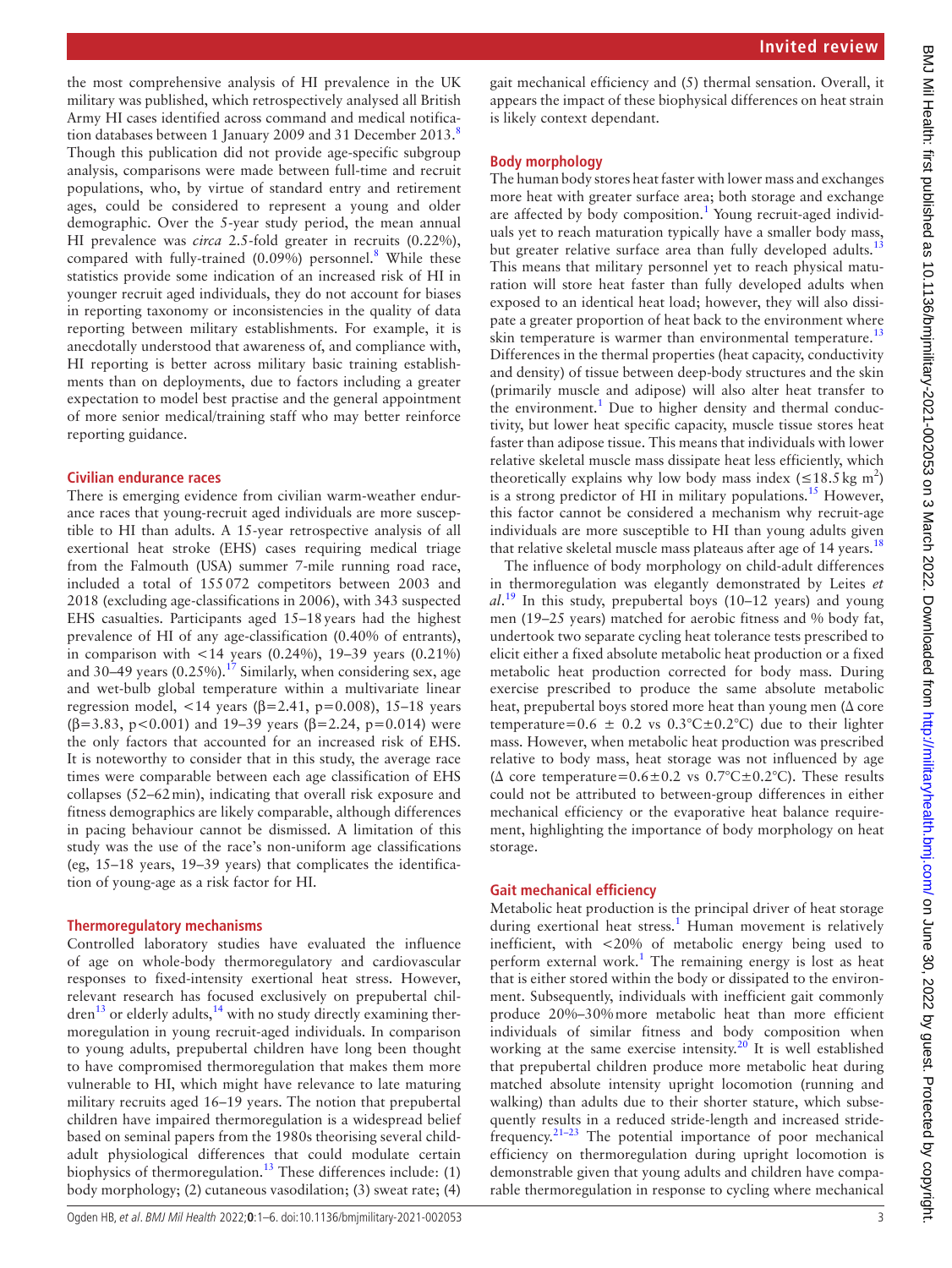efficiency is similar,  $23 \times 24$  walking with intensity prescribed relative to stature<sup>25</sup> and running with intensity prescribed relative to metabolic heat production.<sup>[19](#page-5-9)</sup> Based on the UK90 height data, the average man is within 3% (4cm) of adult stature and average woman within 1% of adult stature (1 cm) at 16 years old.<sup>[26](#page-5-14)</sup> This suggests the influence of age on mechanical efficiency that is attributable to stature is negligible in most individuals of military enlistment age during upright locomotion.

### **Sweat rate**

Attenuated sweat production, resulting in reduced evaporative heat loss, has historically been considered the key factor of why prepubertal children experience greater heat strain than adults during both passive and exertional heat stress.<sup>13</sup> The reason for reduced sweat production in prepubertal children can be attributed to their smaller sweat gland size, despite the fact that they have a greater gland density per unit surface area than adults. $27$  In addition to sweat production, sweat composition also influences evaporative heat loss. Where sweat is more dilute after reabsorption of electrolytes at the sweat gland, sweat evaporates more readily from the skin surface due to its lower latent heat of vaporisation. There is some evidence that children's sweat is more dilute than adults, $^{28}$  $^{28}$  $^{28}$  thus promoting more efficient heat loss per volume of sweat.

A key question for EHI risk is whether age-related differences in sweat rate are associated with changes in core body temperature. In prepubertal  $(12.2\pm0.3 \text{ years})$ , mid-pubertal  $(13.6\pm0.4 \text{ years})$ and late-pubertal (16.7 $\pm$ 0.6 years) men matched for fitness and body composition, sweat rate increased with age during low intensity cycling in hot-dry heat (40°C; 20% relative humidity).<sup>[29](#page-5-17)</sup> However, core body temperature was unaffected by age in this study despite evaporative heat loss being the primary mechanism for heat dissipation in hot-dry environments. A limitation of this study was that exercise was prescribed based on relative aerobic capacity, meaning that the benefits of increased sweat production in older children were likely somewhat negated by and due to working at a greater absolute metabolic heat production. However, despite this limitation, other studies have shown that prepubertal children and adults have comparable evaporative heat loss when exposed to identical heat strain, despite vastly different sweat rates.<sup>[19 29](#page-5-9)</sup> Overall, these results suggest that the increase in sweat rate across puberty likely has a negligible influence on heat strain. Finally, in circumstances where relative humidity is high, either due to the ambient environment or from wearing occlusive clothing, sweat rate often exceeds the maximal rate of evaporation possible, thus negating any potential influence.<sup>1</sup>

#### **Cutaneous vasodilation**

Cutaneous vasodilation supports heat transfer between deep metabolically active tissue and the environment. Despite limited research, prepubertal children typically respond faster and have greater absolute cutaneous blood flow than young adults under matched heat strain.<sup>29-32</sup> For example, during 1-hour lower-limb hot-water immersion (42°C) that evoked comparable heat strain between prepubertal children (7–11 years) and young adults (21–25 years), skin blood flow was markedly greater in prepubertal children on the back and chest.<sup>29</sup> To facilitate the elevation in cutaneous vasodilation, cardiac output must increase beyond the ability to support metabolic demands. However, because prepubertal children possess comparable cardiac output to adults, $^{13}$  this means that they must redistribute a greater proportion of cardiac output away from either the skeletal muscle or

splanchnic vasculature (eg, gut, kidney, liver, spleen) to enhance cutaneous blood flow.<sup>[1](#page-4-0)</sup> These responses have potential clinical relevance given that reduced skeletal muscle perfusion increases the relative metabolic demand of exercise. If exercise intensity is sustained, reliance on carbohydrate metabolism is increased, which generates more metabolic heat than fat metabolism and accelerates heat storage.<sup>33</sup> Histamine is a key modulator of skeletal muscle vasodilation that is released during exercise proportional to skeletal muscle mass, which might provide a mechanism to explain why prepubertal children yet to reach physical maturation have increase cutaneous vasodilation than adults during exertional heat stress.<sup>34</sup> Reduced splanchnic perfusion to facilitate cutaneous blood flow increases gut barrier permeability via ischaemia-reperfusion injury, which is a key upstream event in the gastrointestinal EHS paradigm, whereby gut microbial translocation induces systemic inflammation that is predictive of poor clinical outcome from  $EHS$ <sup>[35](#page-5-20)</sup>

### **Thermal perception**

Behavioural thermoregulation is limitless in capacity to optimise the conditions for environmental heat transfer.<sup>[34](#page-5-19)</sup> Numerous examples of thermal behaviours are readily identifiable, such as altering body orientation/position, microenvironment selection (eg, seeking shade, clothing, air conditioning) and exercise pacing. Thermal perception is pivotal to understanding willingness to adjust behaviours that influence thermoregulation. During exertional heat stress, rating of perceived exertion (RPE) is believed to the best predictor of exercise pacing and volitional exhaustion.<sup>[36](#page-5-21)</sup>

To date, few studies have examined the influence of young age on RPE in response to exertional heat stress. In prepubertal (*n*=10; 12.2±0.3years), mid-pubertal (*n*=13; 13.6±0.4years) and late-pubertal  $(n=8; 16.7\pm0.6y)$  men matched for fitness and body composition, late-pubertal males gave the lowest of cycling in the heat, despite having an increased skin temperature, core temperature and rate of heat storage. $^{29}$  $^{29}$  $^{29}$  This finding is supported by Bergeron *et*  $al^{37}$  who reported that older junior athletes (16–17 years) had a lower RPE throughout 80min exertional heat stress than younger aerobic fitness-matched junior athletes (12–13 years) when heat strain was comparable. Other authors have also reported that prepubertal children have lower RPE and greater thermal sensation and discomfort than adults in response to comparable heat strain.<sup>19</sup> Together, these data suggest that younger recruit-age individuals are less able to sense physical exertion under heat strain than prepubertal children and thus are less likely to modify their behaviour (eg, pacing) when under heat stress.<sup>35</sup> Direct research comparing thermal sensation and RPE between young recruit-age individuals and older adults under identical heat strain has never been undertaken.

#### **Future research**

#### Epidemiological field studies

Traditional risk factors for HI in the military are generally categorised as either environmental (eg, warm ambient environment, lack of heat acclimation, inappropriate clothing, disturbed sleep, military rank), physical (eg, ethnicity, sex, low physical fitness, higher body fat) or behavioural (eg, dehydration, poor nutrition, motivation, aptitude). $4<sup>5</sup>$  While biological age could be considered a physical HI risk-factor in its own entity, it is unclear whether the enhanced prevalence of HI in young recruit-aged individuals is in fact attributable to increased exposure to other confounding HI risk factors, or methodological bias due to better medical reporting of cases by military training establishments.<sup>[11](#page-5-2)</sup>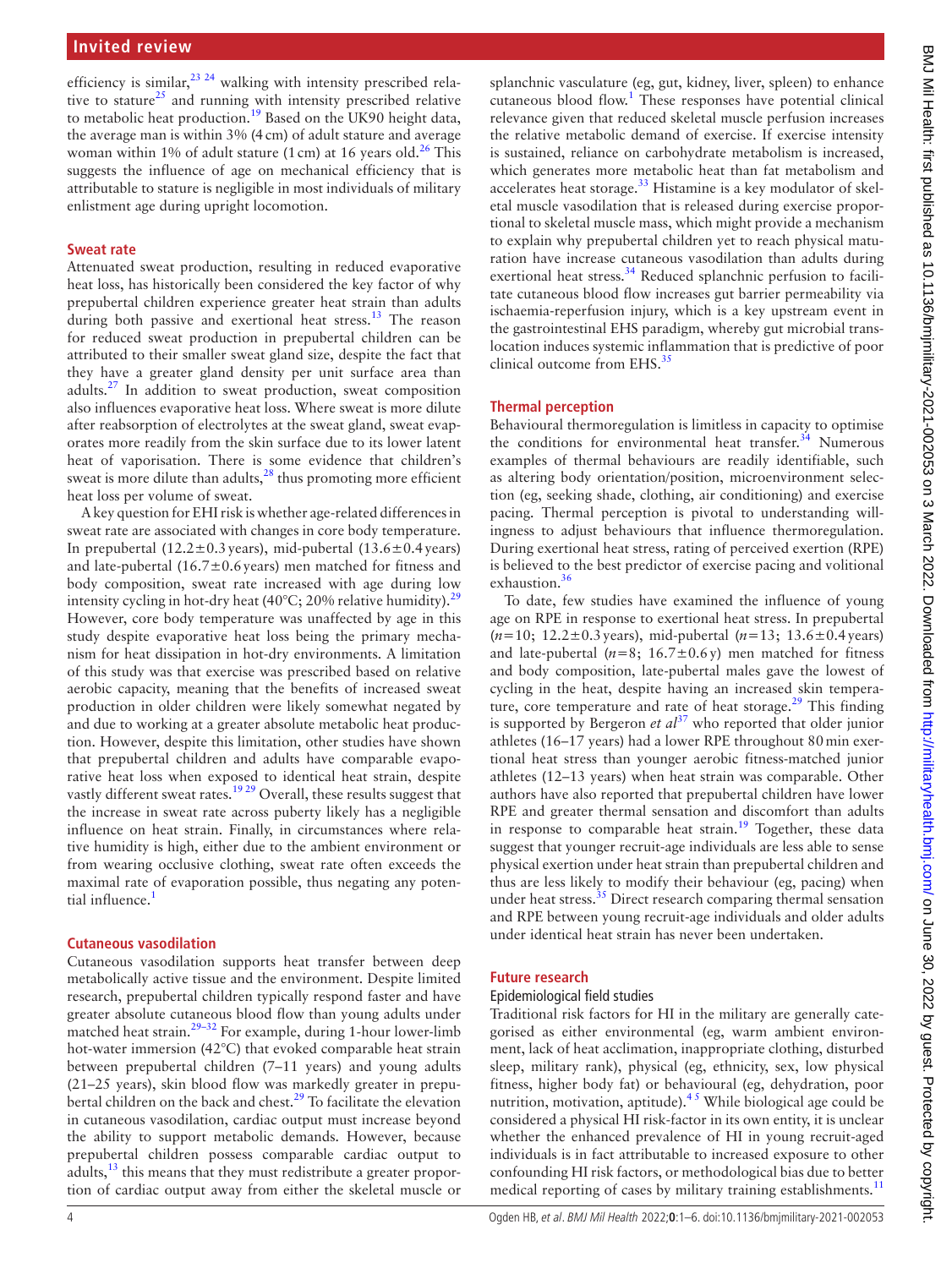For example, psychological states such as high intrinsic motivation to reach extreme performance goals (eg, pass a criterion task), or increased exposure to extrinsic motivators (eg, response to authority due to military rank, embarrassment), are typically more pronounced in personnel at the beginning of their military career. An increase in motivation may predispose young recruits to HI if they are less willing to moderate exercise intensity or terminate exercise by ignoring autonomic physiological cues.<sup>[38](#page-5-23)</sup> Younger personnel also have less military experience than older personnel at a population level, meaning that they are less likely to be fully coherent with military policy to ensure educated deci-sions are made to minimise personal risk.<sup>[15](#page-5-5)</sup> To account for this variability in risk exposure, future prospective research should look to examine the independent influence of age on HI prevalence when accounting for other traditional (eg, sex, ethnicity, fitness, body composition, sleep quality) and novel (eg, motivation, military experience, aptitude) HI risk factors, including those recently outlined by Westwood *et al*. [4](#page-4-3) Ideally, this research should be conducted on a distinct military population (eg, trained vs untrained, service unit, job role) and during a specific event (eg, criterion fitness test, location of service, season) to minimise between-subject heterogeneity.

### Laboratory studies

From a theoretical standpoint, several physiological and behavioural differences exist that could make young-recruit aged individuals more susceptible to HI than their older peers, especially in those individuals yet to reach physical maturation. However, presently there is an absence of research directly comparing basic thermoregulatory responses between young recruit-age individuals and adults in response to exertional heat stress. To move towards more valuable age-associated comparisons in HI risk, future research should account for important methodological issues historically plaguing research examining the influence of age on thermoregulation.

First, to minimise bias when comparing morphologically heterogeneous populations, size-dependent physiological data should be normalised ratiometrically by correcting data to an appropriate anthropometric characteristic. As previously recommended by Notley *et al*<sup>13</sup> for performing unbiased child-adult comparisons, prescribing exercise relative to area-specific metabolic heat production ( $\overline{W}$  m<sup>-2</sup>) is the most appropriate methodology to ensure that the relative heat loss requirement is equal. Second, given that age-associated differences in physiological thermoregulation may be contingent on the magnitude of heat strain elicited, it is important to compare responses in a wide variety of ambient environments and across multiple relevant work intensities/durations. Third, the summative effects of combined interindividual (eg, sex, ethnicity) and intraindividual (eg, body composition, aerobic fitness, heat acclimation status) factors on thermoregulation should be examined and accounted for statistically. For example, pronounced hypohydration reduces sweat production and could potentially negate the influence of maturation on sweat rate. Fourth, for appropriate thermo-behaviour comparisons, it is important to disassociate the independent influences of age and heat strain. This can be accomplished by examining thermal perception at fixed increments in core body temperature, rather than after a predetermined time period. $35$  Fifth, although most military HI cases occur during group-paced (eg, marching, collective load carriage) or group-timed (eg, role fitness test) exercise, $39$  it is important to consider whether recruit-age individuals have an altered ability to voluntarily reduce exercise-intensity to protect

thermoregulation during competitive self-paced exercise. Such a study could compare the separate influences of age and military experience on exercise pacing in the heat during head-to-head competition, where perceived and actual thermophysiological state are tightly associated with certain psychological trait-like (eg, risk taking behaviour) and state characteristics (eg, positive affect).<sup>40</sup> Finally, gastrointestinal barrier integrity, microbial translocation and systemic cytokinemia are hypothesised key pathophysiological events in the development of severe HI, though changes in these measures during adolescence and young-adulthood are unknown.[34](#page-5-19)

# **CONCLUSION**

Overall, HI appears more prevalent in young recruit-age individuals (16–19 years) than young adults (21–39 years) in both military personnel and civilian sports events. Despite this evidence, it is unclear whether this trend is primarily attributable to differences in: (1) surveillance, given that compliance with HI reporting is generally better in recruit populations; (2) physiology, such as body morphology, active heat transfer pathways and thermal behaviour or (3) exposure to known organisational HI risk factors (eg, fitness, exercise load, education, motivation). Presently, there is little empirical evidence to directly support any of these mechanisms, though it is urgently recommended that field studies using appropriate methodologies are undertaken to clarify the independent influence of age on HI prevalence when accounting for important confounding factors, such as military experience/rank, aptitude, training load and body composition. Likewise, laboratory-controlled trials should explore the mechanistic basis for any age-associated differences in physiological or behavioural responses to exertional heat stress, though it is hypothesised that responses between young-recruit age individuals and adults are likely to be negligible.

**Twitter** Henry B Ogden [@OgdenHenry](https://twitter.com/OgdenHenry) and A Roberts [@andyroberts1234](https://twitter.com/andyroberts1234)

# **Collaborators** None.

**Contributors** HBO and AR wrote the manuscript. HBO, AJR, SD and AR reviewed and approved the final version of the manuscript.

**Funding** The authors have not declared a specific grant for this research from any funding agency in the public, commercial or not-for-profit sectors.

**Competing interests** None declared.

**Patient consent for publication** Not applicable.

**Provenance and peer review** Not commissioned; externally peer reviewed.

**Data availability statement** No data are available. Not Applicable.

**Open access** This is an open access article distributed in accordance with the Creative Commons Attribution Non Commercial (CC BY-NC 4.0) license, which permits others to distribute, remix, adapt, build upon this work non-commercially, and license their derivative works on different terms, provided the original work is properly cited, appropriate credit is given, any changes made indicated, and the use is non-commercial. See: [http://creativecommons.org/licenses/by-nc/4.0/.](http://creativecommons.org/licenses/by-nc/4.0/)

#### **ORCID iD**

Henry B Ogden<http://orcid.org/0000-0001-7827-0922>

#### **REFERENCES**

- <span id="page-4-0"></span>1 Cramer MN, Jay O. Biophysical aspects of human thermoregulation during heat stress. [Auton Neurosci](http://dx.doi.org/10.1016/j.autneu.2016.03.001) 2016;196:3–13.
- <span id="page-4-1"></span>2 Epstein Y, Yanovich R. Heatstroke. [N Engl J Med Overseas Ed](http://dx.doi.org/10.1056/NEJMra1810762) 2019;380:2449-59.
- <span id="page-4-2"></span>3 Bouchama A, Knochel JP. Heat stroke. [N Engl J Med Overseas Ed](http://dx.doi.org/10.1056/NEJMra011089) 2002;346:1978-88.
- <span id="page-4-3"></span>Westwood CS, Fallowfield JL, Delves SK, et al. Individual risk factors associated with exertional heat illness: a systematic review. [Exp Physiol](http://dx.doi.org/10.1113/EP088458) 2021;106:191-9.
- 5 Alele FO, Malau-Aduli BS, Malau-Aduli AEO, et al. Epidemiology of exertional heat illness in the military: a systematic review of observational studies. Int J Environ Res [Public Health](http://dx.doi.org/10.3390/ijerph17197037) 2020;17:7037.
- <span id="page-4-4"></span>6 Parsons IT, Stacey MJ, Woods DR. Heat adaptation in military personnel: mitigating risk, maximizing performance. [Front Physiol](http://dx.doi.org/10.3389/fphys.2019.01485) 2019;10:1485.